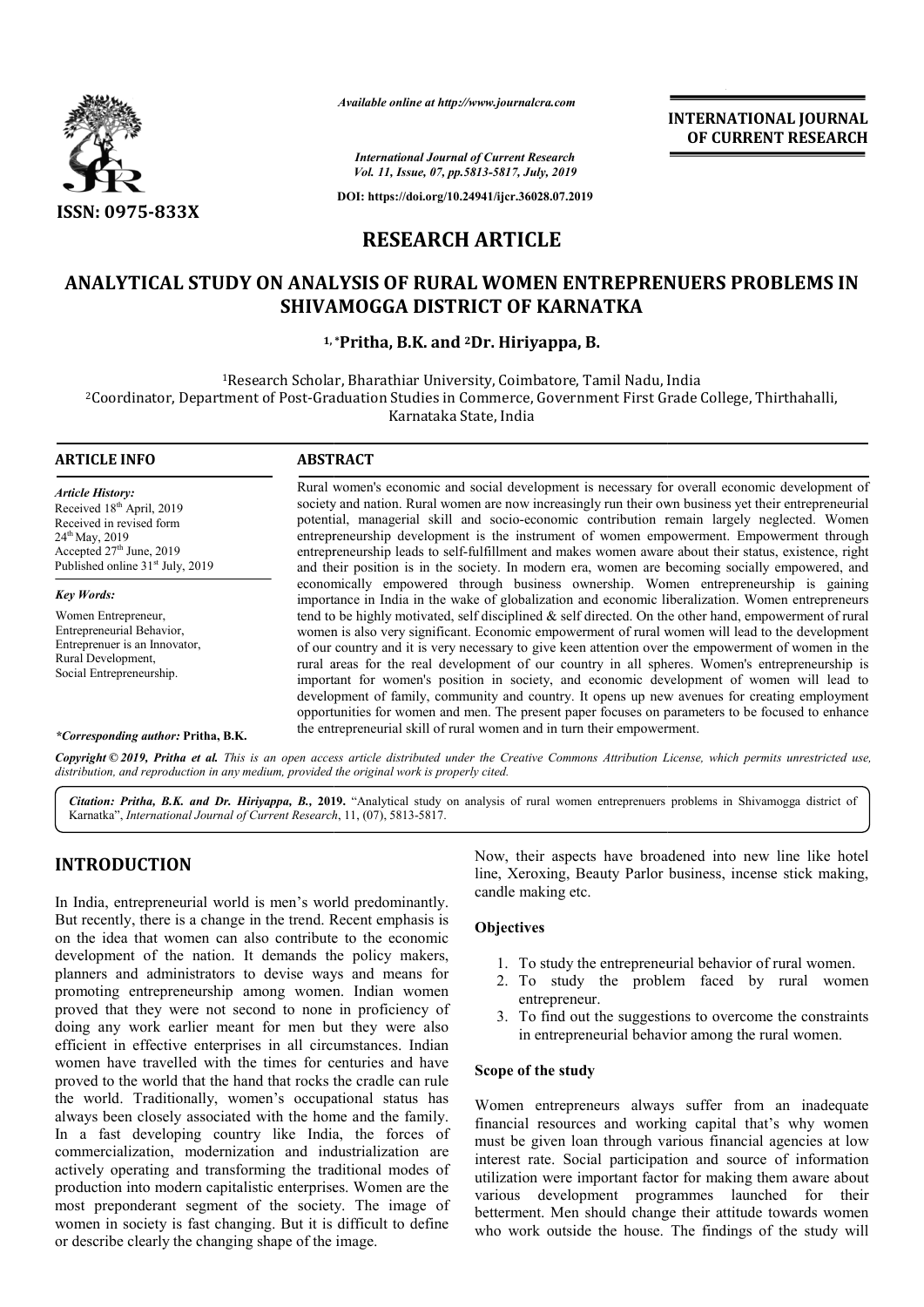also be useful in desigining training programmes for developing rural women enterprise.

#### **Limitation of the study**

- 1. The present study suffered from the limitations of time, money and conveyance usually faced by a student researcher.
- 2. The items included in the study for detailed investigation are also limited since it is not possible to cover all the areas in such a short time.
- 3. The study was conducted only with a limited sample, hence the generalization

Of the findings will be restricted.

#### **Review of Literature**

Review of literature is very important for any type of research work. A brief review of available literature is presented here which provides a basis for theoretical framework and interpretation of findings.

**Pal and Singh (2014)** said that about three fourth of the women labourers were illiterate and almost all the respondents either belong to the scheduled caste or the backward class categories. Majority of the respondents were living in semi pucca house and most of their houses are in dilapidated condition. The study reveals that a large majority i.e. 94.38 % of the sampled women labour household were under debt in the rural areas of Punjab.

**Schumpeter (2008)** argued that an entreprenuer is an innovator. He points out that an entreprenuer does not necessarily invent new combinations but, it is his ability to identify how the new combinations can be applied in production. In addition he argued that entreprenuers move the economic system out of the static equibillirium by creating new products or production methods, thus making other products obsolete.

**Vijayakumar and Jayachitra (2013)** stated failure of the most women entrepreneur mostly driven by lack in proper financing facilities as for every business activities, financing is like a life blood.

**Nordin and Hasni (2012)** reported through their studies in Malaysia on the involvement of women in socio-economy activities revealed the factor of psychological motives such as in getting self-satisfaction, to be independent and sourcing for financial is a factor that driven women to participate in entrepreneurial field and start-up the business.

**Rao (1985)** reported that entrepreneurial behavior is the result of an interaction of individual, situational, psychological, social and experimental factors.

**Manjulla (1995)** defined entrepreneurial behavior as the change in knowledge, skill and attitude

**Lathwal (2011)** reported India faces an increase in the education level of women and an increased social awareness as to the role women play in society, but this is not a widely acceptable truth because it applies only in urban India and not in rural India too. Urban environment is favorable to

identifying and creating awareness regarding women's selfcapabilities. However, in the rural area this type of attitude has not developed yet.

#### **Statement of the problem**

Women entrepreneurs encounter two set of problem, ie., general problem of entrepreneur of Rural women entrepreneur. Women entrepreneurs need to challenge out all problems confronting them for their success, survival and growth. Both the Governments schemes specifically focus on empowerment of women, by way of providing subsides and concessions for the development of women Rural entrepreneurs. In spite of all the incentives from the stand of central government and the state government the success rate of women entrepreneurs seem to be very much low in India. Success of India women entrepreneurs" is to closely associate with the development of adequate entrepreneurial skills. Women empowerment through entrepreneurship can be fully achieved only if women Rural entrepreneurs.

#### **Hypotheses**

 $H<sub>01</sub>$ : There is no noteworthy relationship among the acceptance levels of the business owners belonging to different demographic profiles towards problems of the rural women entrepreneurs in Shivamogga district. A Monthly Double-Blind Peer Reviewed Refereed Open Access International e-Journal - Included in the International Serial Directories. International Research Journal of Human Resources and Social Sciences (IRJHRSS).

**H02:** There is no noteworthy relationship among the acceptance levels of the rural women entrepreneurs belonging to different enterprise characteristics towards problems they face in Shivamogga district. Develop the basic entrepreneurial skills for their success, survival and growth.

#### **Tools of Analysis**

The statistical tools like percentage, ranking, mean score, standard deviation are used for analyzing the data collected from the respondents.

#### **Schemes for women entrepreneurs implemented by Government of India**

- 1. Schemes of Ministry of MSME.
- 2. Trade related entrepreneurship assistance and development scheme for women.
- 3. Schemes of Ministry of women and child development.
- 4. Financial schemes by banks / financial institutions.
- 5. Prime Minister Rozgar Yojana.
- 6. Integrated rural development programme.
- 7. Training of rural youth of self employment.
- 8. SwarnaJayanti Gram SwarozgarYojana.
- 9. Swarna Jayanti Rozgar Yojana.
- 10. Mahilaudyamnidhi.
- 11. Mahilavikasnidhi.
- 12. Micro cordite schemes for women.
- 13. Women entrepreneurial development programmes.
- 14. Marketing development fund for women.
- 15. Development of women and children in rural areas.
- 16. Support for training and employment programme of women.
- 17. State financial corporation's etc.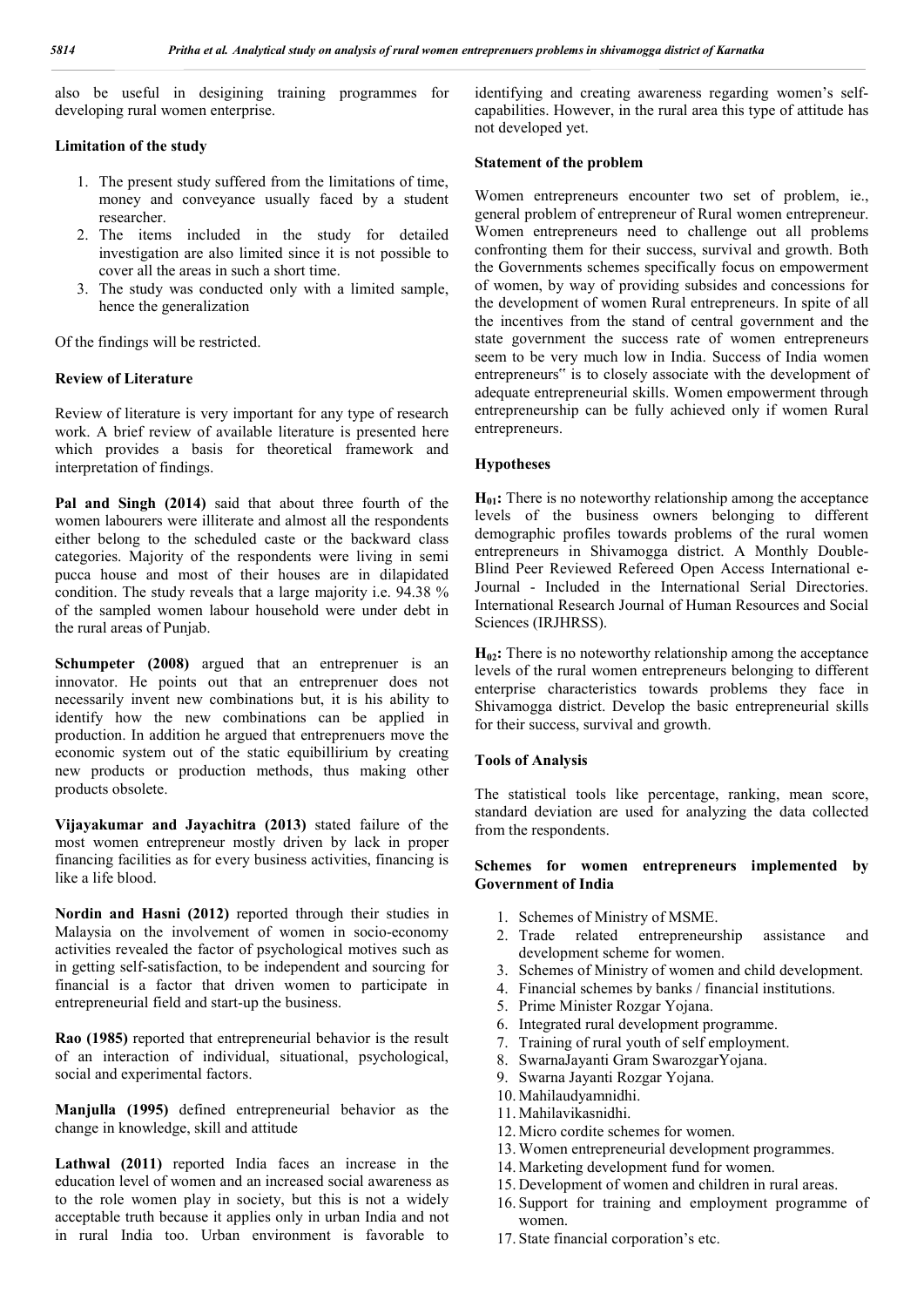**Table 1. Distribution of the respondents according to planning orientation**

| S.NO  | Category | Frequency(f) | Percentage (%) |
|-------|----------|--------------|----------------|
|       | Low      | 29           | 4              |
| 02    | Medium   | 28           | 40             |
| 03    | High     |              | 19             |
| Total |          | 70           | 100            |

Source: Survey data

**Interpretation:** The observation recorded by having personal interviews with respondents clearly indicated that maximum respondents (41.00 per cent) had low level of planning orientation followed by medium 40.00 per cent and high 19.00 per cent level of planning orientation respectively.

#### **Distribution of the respondents according to planning orientation**



**Table 2. Distribution of respondent according to marketing orientation**

| S.NO  | Category | Frequency(f) | Percentage (%) |
|-------|----------|--------------|----------------|
|       | Low      |              | 21.42          |
| 02    | Medium   | 43           | 61.44          |
| 03    | High     | 15           | 17.44          |
| Total |          | 70           | 100            |

Source: Survey data

**Interpretation:** The observation indicate that majority of respondents (61.42 per cent) had medium level of marketing orientation in various entrepreneurial activities. However 21.42 per cent had low and 17.42 per cent had high marketing orientation.



**Distribution of respondent according to marketing orientation**

**Table 3. Distribution of respondents according to decision making**

| S.NO  | Category | Frequency(f) | Percentage (%) |
|-------|----------|--------------|----------------|
| 01    | Low      | 08           | 25.71          |
| 02    | Medium   | 44           | 62.86          |
| 03    | High     | 18           | 10.43          |
| Total |          | 70           | 100            |

Source: Survey data

**Interpretation:** The data given in Table 4.14 reveals that majority of the respondents decision making (62.86per cent) were observed in medium level of decision making followed by low 25.71per cent and high 10.00 per cent level.

#### **Distribution of respondents according to decision making**



**Table 4. Distribution of respondents according to leadership ability**

| S.NO  | Category | Frequency(f) | Percentage $(\% )$ |
|-------|----------|--------------|--------------------|
| 01    | Low      |              | 25.71              |
| 02    | Medium   | 39           | 55.71              |
| 03    | High     | 18           | 18.57              |
| Total |          | 70           | 100                |

Source: Survey data

**Interpretation:** The data given in Table depicts that majority of respondents (55.71 per cent) were found in medium level of leadership abilities followed by 25.71 per cent low and 18.57 per cent high level. It can be concluded from that maximum respondent had medium level of leadership abilities hence, there is a need to make them educate and make them aware of their rights to establish leadership ability.

#### **Distribution of respondents according to leadership ability**



**Table 5. Distribution of respondents according to risk taking ability**

| S.No  | Category | Frequency(f) | Percentage (%) |
|-------|----------|--------------|----------------|
| 01    | Low      | 19           | 30.01          |
| 02    | Medium   | 30           | 42.85          |
| 03    | High     | 21           | 27.14          |
| Total |          | 70           | 100            |

Source: Survey data

**Interpretation:** The data given in Table reveal that maximum respondents (42.85 percent) were observed in medium category of risk taking ability followed by low (30.01per cent) and high (27.14 percent) categories.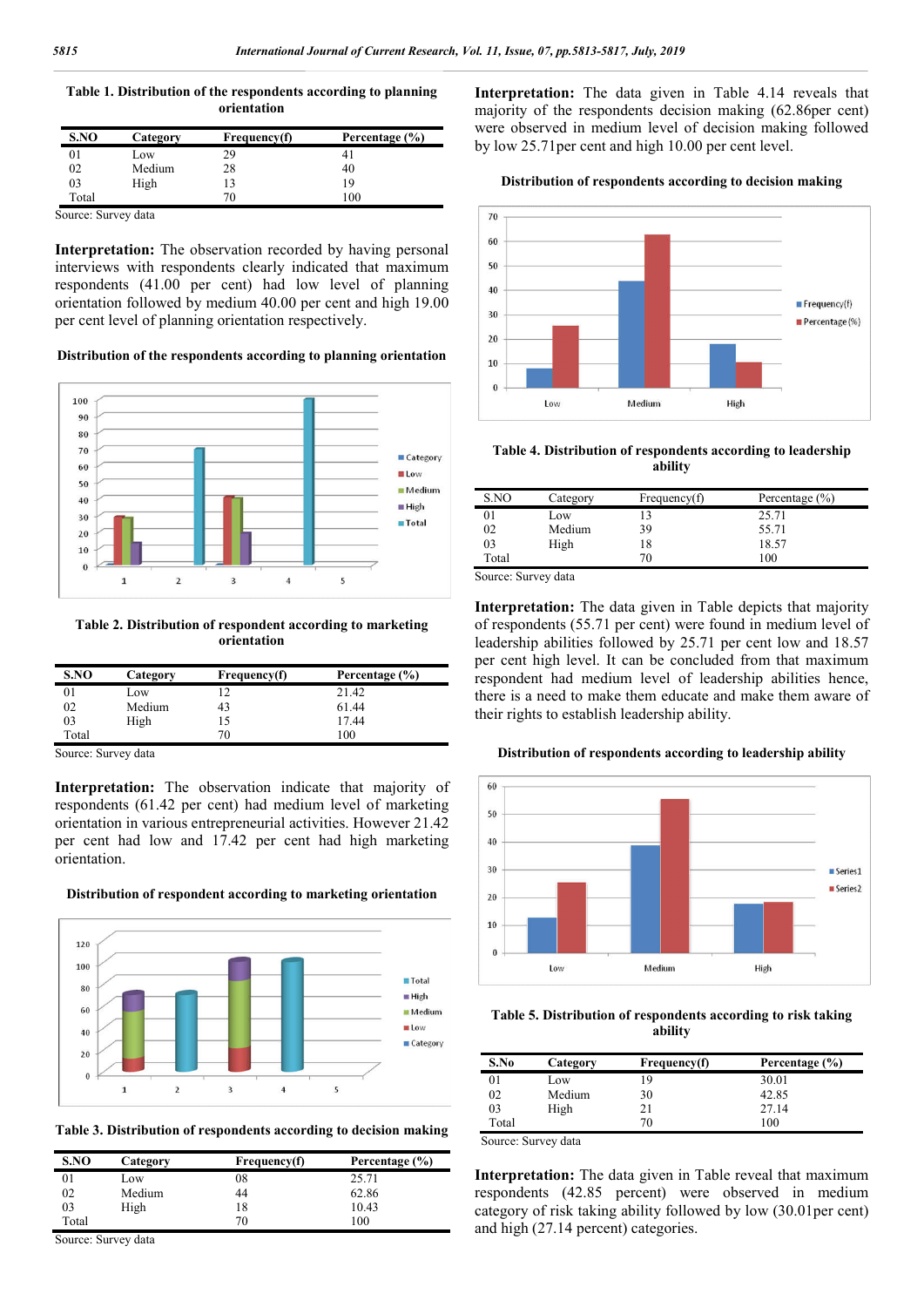### **Distribution of respondents according to risk taking ability**



**Table 6. Distribution of respondents according to achievement motivation**

| S.NO  | Category | Frequency(f) | Percentage (%) |
|-------|----------|--------------|----------------|
| 01    | Low      | 16           | 25.71          |
| 02    | Medium   | 36           | 51.42          |
| 03    | High     | 18           | 22.85          |
| Total |          | 70           | 100            |

Source: Survey data

**Interpretation:** The observation indicate that majority of respondents (51.42 per cent) had medium level of achievement motivation in various entrepreneurial activities. However 25.71 per cent had low and 22.85 per cent had high achievement motivation.

#### **Distribution of respondents according to achievement motivation**



**Table 7. Distribution of respondent according to their innovativeness**

| S.NO  | Category | Frequency(f) | Percentage $(\% )$ |
|-------|----------|--------------|--------------------|
| 01    | Low      |              | 17.14              |
| 02    | Medium   | 51           | 72.85              |
| 03    | High     |              | 10.01              |
| Total |          | 70           | 100                |

Source: Survey data

**Interpretation:** The data given in Table reveals that majority of respondents (72.85 per cent) were observed in medium category of innovativeness followed by low (17.14 per cent) and high (10.00 per cent) categories.

**Table 8. Distribution of a respondent according to self confidence**

| S.NO  | Category | Frequency(f) | Percentage $(\% )$ |
|-------|----------|--------------|--------------------|
|       | Low      | $\mathbf{p}$ | 22.86              |
| 02    | Medium   |              | 58.57              |
| 03    | High     |              | 18.57              |
| Total |          | 70.          | 100                |

Source: Survey data

**Distribution of respondent according to their innovativeness**



**Interpretation:** The data given in Table reveal that majority of respondents (58.57 per cent) were observed in medium category of innovativeness followed by low (22.86 per cent) and high (18.57 per cent). From the Table it can be concluded that most of the respondents were found having medium level of self confidence and decreasing towards low level. This might be due to illiteracy unawareness and poor willingness about information and needs. So, there is a need to provide education facilities and make them aware towards their needs and goals.

#### **Distribution of a respondent according to self confidence**



## **FINDINGS**

- 1. The education level of majority of respondents was found to be low. It must be increased by launching adult education programs specially for women
- 2. Social participation and source of information utilization were important factor for making them aware about various development programs launched for their betterment.
- 3. Marketing facility was not good at their local level so government should provide all types of marketing facilities for women entrepreneurs to sell their final goods.
- 4. The training programs must be planned for imparting various entrepreneurial skills in women.
- 5. Policies need to be reviewed and reframed considering the challenges of women entrepreneurs to improve and speed up the finance generation processes so that women get loans from various financial agencies at low interest rate.

# **SUGGESTION**

Most important suggestions being made in view of the expressed opinion of the respondents, observations of the investigator and the inferences drawn from the study are: The